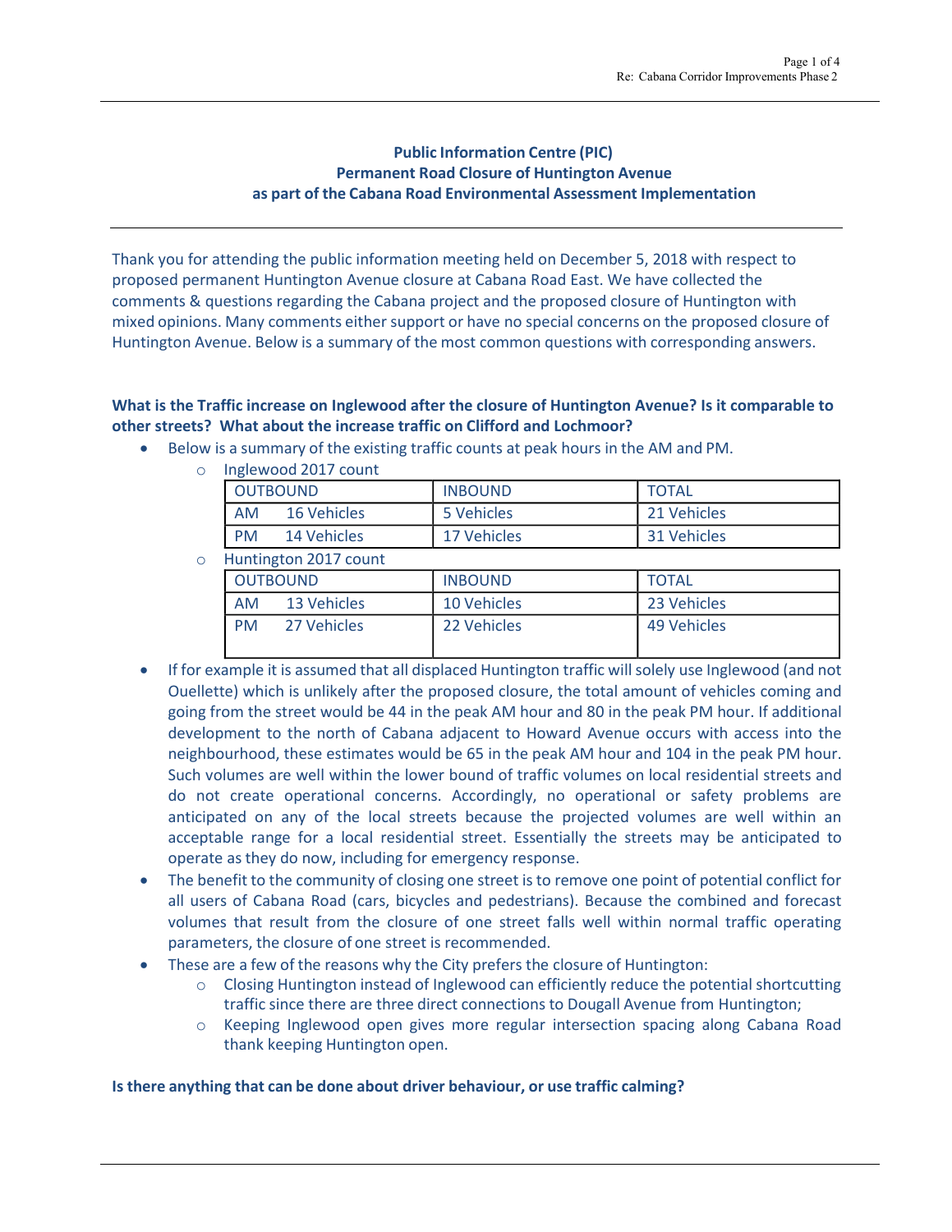- For Cabana Road design, the traffic lane width will be reduced to 3.1 metres. A narrower traffic lane in general makes it seem that slower speeds are more natural in the area. It's caused by making the driver more aware of the other lanes and users as well as a sense of discomfort which tends to make vehicles slow down when compared to wider lanes.
- Some comments indicated that speeds would increase due to the closure and lane widening, which will make turning harder. We studied the speeds of the newly completed Cabana phase, and although the speeds are higher than what the City would like, they have decreased from pre-construction speeds.
- A single resident request (typically through 311) is all that's needed for City staff to carry out an initial traffic calming review. Under the City of Windsor Traffic Calming Policy, a local residential street must have either a daily traffic volume of at least 1,000 vehicles or an 85<sup>th</sup> percentile speed that is at least 10 km/h above the speed limit to be eligible for traffic calming. Based on the low traffic volumes present and after the proposed road closure, it is anticipated that no traffic calming measures would be warranted on Inglewood Avenue and adjacent streets. However, we will monitor the traffic volume after the construction of Cabana Phase 2 and review the condition on Inglewood and Ouellette. More information on the Traffic Calming Policy can be found at<http://www.citywindsor.ca/residents/Traffic-And-Parking/Traffic-Control->Issues/Pages/Traffic-Calming.aspx

### **Turning left will be difficult, is there anything that can be done?**

• A common concern raised by the public comments is that it is difficult to turn left onto Cabana now, so with four lanes it will be even more difficult. The analysis indicates very clearly that widening Cabana to four lanes will reduce average delay to drivers compared to two lanes, even when the traffic from both streets is combined:

|                                        |                         | <b>AM</b> | PM       |
|----------------------------------------|-------------------------|-----------|----------|
| Existing traffic turning into 2 lanes: | Huntington              | 16.3sec   | 25.2sec  |
|                                        | Inglewood               | 15.1sec   | 26.8sec  |
| Total traffic turning into 4 lanes     | <b>Combined streets</b> | 14.4sec   | 21.7 sec |

These are the statistical analysis results presented in the Traffic Study Report; the statistics do not necessarily reflect driver perception, which is where the concern usually originates. Cabana Road may seem busy now, especially in daily rush hours. The road capacity will double by adding an additional lane at each direction after the improvements. This will allow more traffic to flow through the corridor within the same time interval and allow more vehicles to turn, making cabana road more accessible.

• Some comments were made that turning left from the area streets onto the four lanes of Dougall is a problem which would indicate that the widening of Cabana to four lanes will not improve the situation. As noted in the report, the volumes on Dougall are much higher compared to Cabana. Existing total volumes show 1022 (AM), 1300 (Mid-day), and 1505 (PM) vehicles per hour on Cabana compared to 1799 (AM), 1907 (Mid-day), and 2842 (PM) vehicles per hour on Dougall, differences of +76%, +47%, and +89% respectively. These higher volumes on Dougall explain the increased delay in turning left out onto Dougall.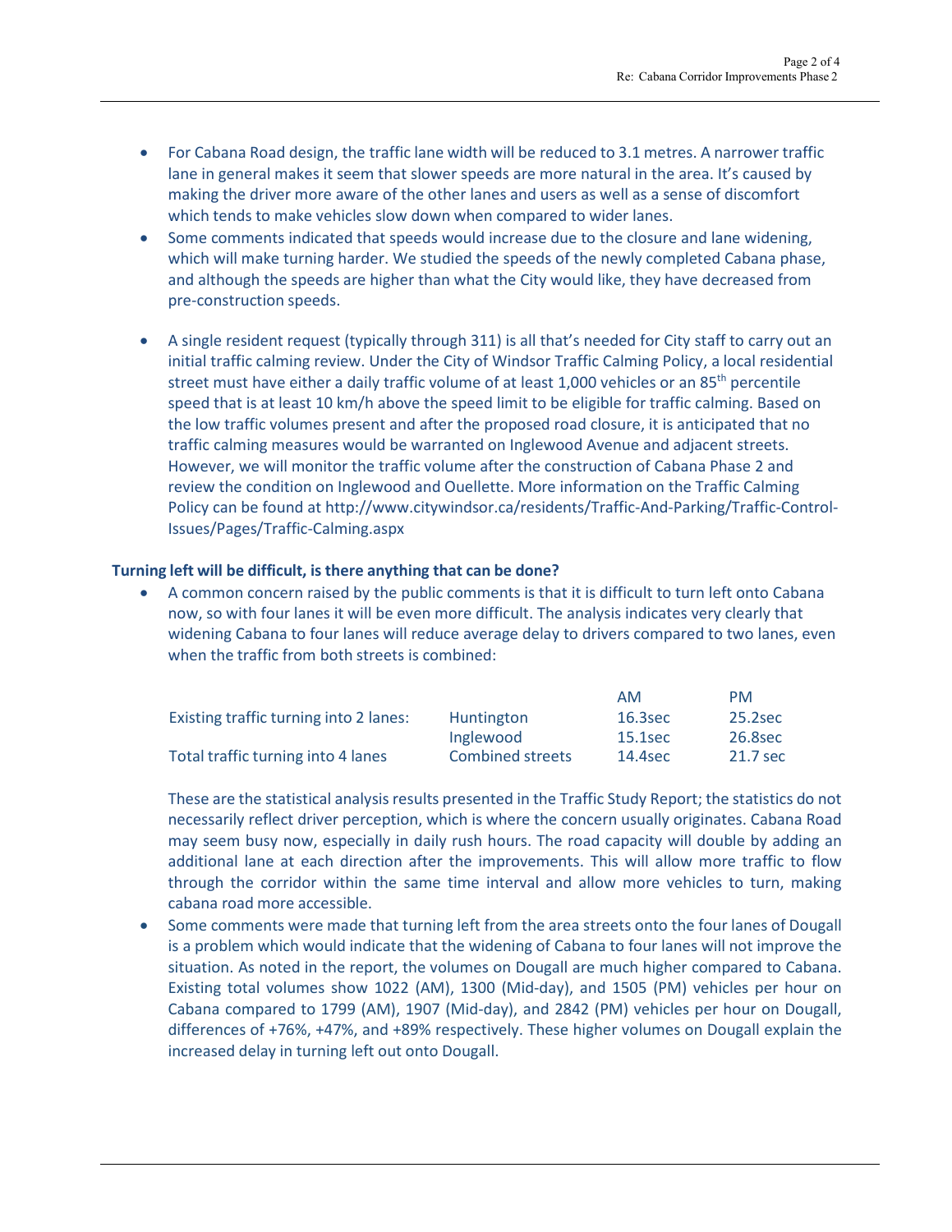# **Can there be an additional left turning lane on Cabana to help with left turns or a traffic signal light to be added?**

- Due to the low volumes on the side streets, a traffic signal light at either Ouellette or Inglewood would not be warranted based on the Ministry of Transportation guidelines.
- A traffic signal should not be considered at any side streets between Dougall and Howard, because it will serve to attract traffic to the signal from within the neighbourhood. Traffic operations will be better balanced if the traffic is dispersed amongst the available outlets. None of the access points become overloaded as indicated by the simulation results.
- The Council approved Cabana/Division Corridor Environment Assessment (EA) study report recommends a 4-lane cross section and this cannot be changed without revisiting & amendment of approved EA.
- The analysis has indicated that a four-lane cross section will operate efficiently, and is similar to the cross section that has been constructed east of Howard and which is operating effectively.

### **What exactly are the traffic volumesshown in the PIC and are the turning numbers correct?**

• The traffic volumes were done in January 2017 and were done by counting the cars on the streets for the two-hour peak periods in the morning and afternoon, and then selecting the busiest hour from each of these peak periods. It is an industry standard to use the peak hour rates for design purposes. For the proposed 2028 traffic our Consultant looked at possible growth in the area and added in additional vehicles to the existing volumes.

### **Can the cul-de-sac be moved or smaller?**

• The final location of the cul-de-sac will be fine-tuned during the detailed design process and has not yet been finalized. However, there does need to be one, since it is City of Windsor practice to install a cul-de-sac at dead end streets for service vehicles to turn around. There is a minimum radius design requirement for a cul-de-sac to allow the service vehicle maneuver.

### **Can the City move the mail boxes on Clifford?**

• The City can not move them without the approval of Canada Post, since they are owned by Canada Post. We can request them to review and suggest a relocation if our post-construction traffic monitoring revealed that the location of the mail boxes did cause safety concerns.

### **Can a traffic light be added on Dougall Avenue between Cabana Road W and Norfolk?**

• This is beyond Cabana Corridor Improvements project. Requests for the installation of new signals can be made by contacting 311.

## **Are there any sidewalks, bike lanes on Cabana Road after the construction and where are they located?**

• There will be sidewalks on both sides of Cabana Road and bike lanes in each direction of Cabana Road as per the Cabana EA recommendation. A separate Public Information Center (PIC) meeting will be held prior to the construction of Cabana Phase 2, which is scheduled in 2019.

### **Will there be any pedestrian crossing between Howard and Dougall?**

• There won't be any identified pedestrian crossing between Dougall and Howard. It is recommended to use either of controlled pedestrian crossing at Dougall and Howard.